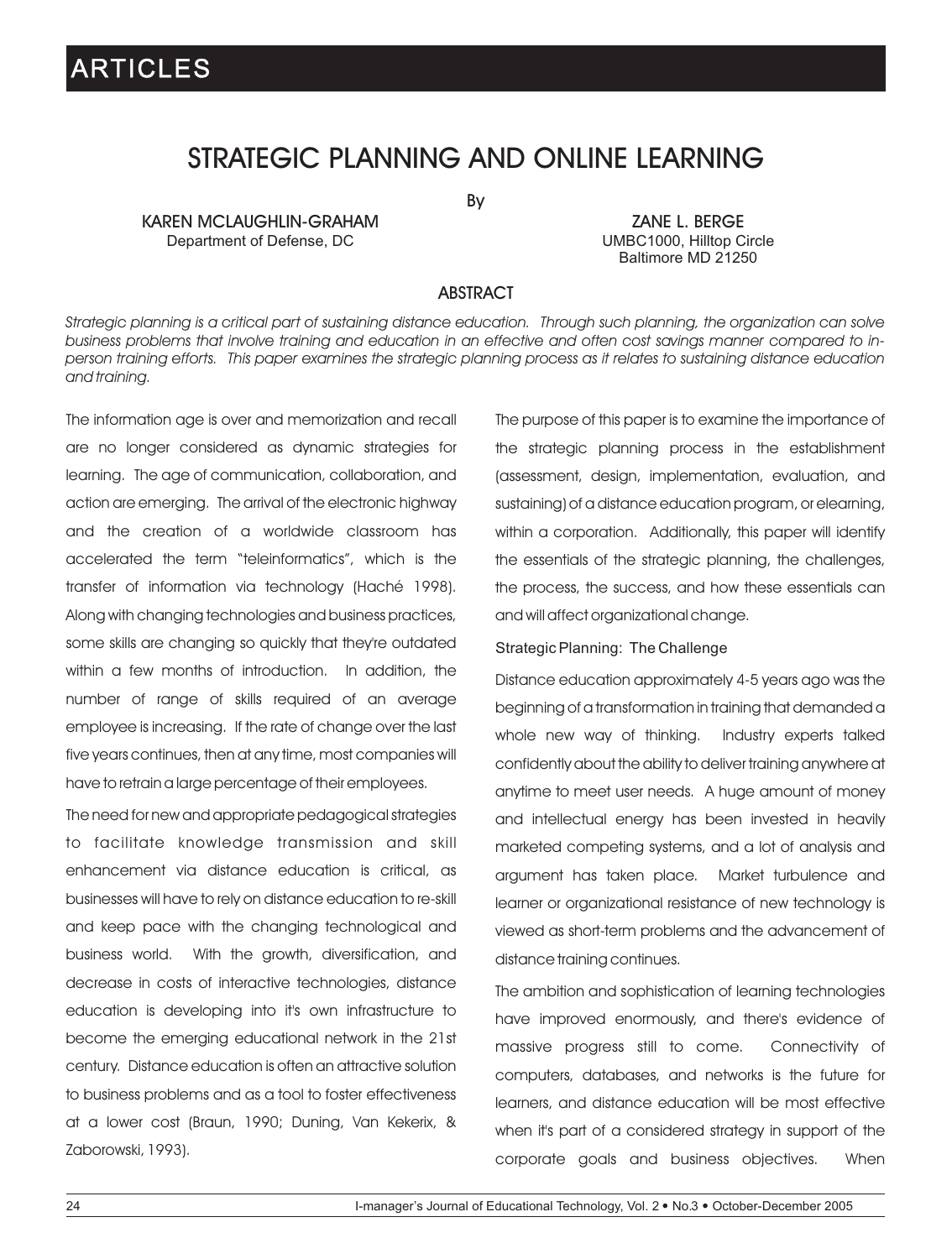knowledge development is aligned with the product cycle, so that the workforce receives skills that keep pace with the company's business objectives, education and training is most successful.

Implementing distance education can be challenging, and should not be considered as a universal solution. It is very complex and can lead to set backs or even failure. To succeed you must think critically about the ability of your organization to implement distance education successfully. Organizations will encounter several challenges in using distance learning or blended solutions. Most organizations tend to have internal competence in either instructor-led training or distance training, but seldom both, and to show the benefit of a true distance learning approach, a front-end analysis of distance education must be conducted. All successful learning is predicated and sustained a good analysis, which is part of the overall instructional systems design (ISD) process. This analysis also helps to determine the differences between the current and future states of the learning environment. The strategic planning process can provide the training and development function, the resource managers, senior leaders or managers, as well as, targeted audience with a shared understanding of the distance education concept and its benefit to the corporation. It brings together the stakeholders within the organization, and clearly shows how e-learning can/will support organizational objectives.

#### Strategic Planning: The Process

Successful implementation of technology-based learning requires a solid understanding of business drivers, learning cultures, and user needs. At the core of the most successful distance education programs lie gathering, analysis, and synthesis steps that will remain remarkably stable regardless of the technology or distance-learning era. The strategic planning process contributes to sound

decision-making and assist in the development and implementation of distance education programs that will withstand the vagaries of technology and optimize success. Organizations that engage in the a purposeful process of defining their vision and mission, anticipating the challenges they will face, describing questions they will have to answer (to include resources), and determining how they will gauge their progress are more likely to experience long-term success. Let's examine a few perspectives of the process:

Strategic planning for a distance learning program requires the development of an organization-wide plan, that once implemented, will help to assure a fully functioning Distance Education and Training program to meet business objectives. A planning team who is equipped and authorized to address important issues and make decisions is imperative to the process. These key decision makers will investigate the use of distance learning and create a high-level requirements document that will explore the organization's readiness (Chapnick, 2000). Are you ready for e-learning). Issues such as:

• Business Objectives - This factor looks closely at the business goals and objectives.

• Advantages and potential Obstacles - This factor considers the benefits and the barriers to implementing a distance education program.

lE-learning Configurations - This factor considers whether there's an infrastructure in place to support the distance education program

lOrganizational Readiness (corporate culture) - This factor considers both the psychological and sociological readiness of the organization and the environment of which the program will be implemented.

• Technological Skill (aptitude) Readiness - This factor considers observable and measurable technical competencies.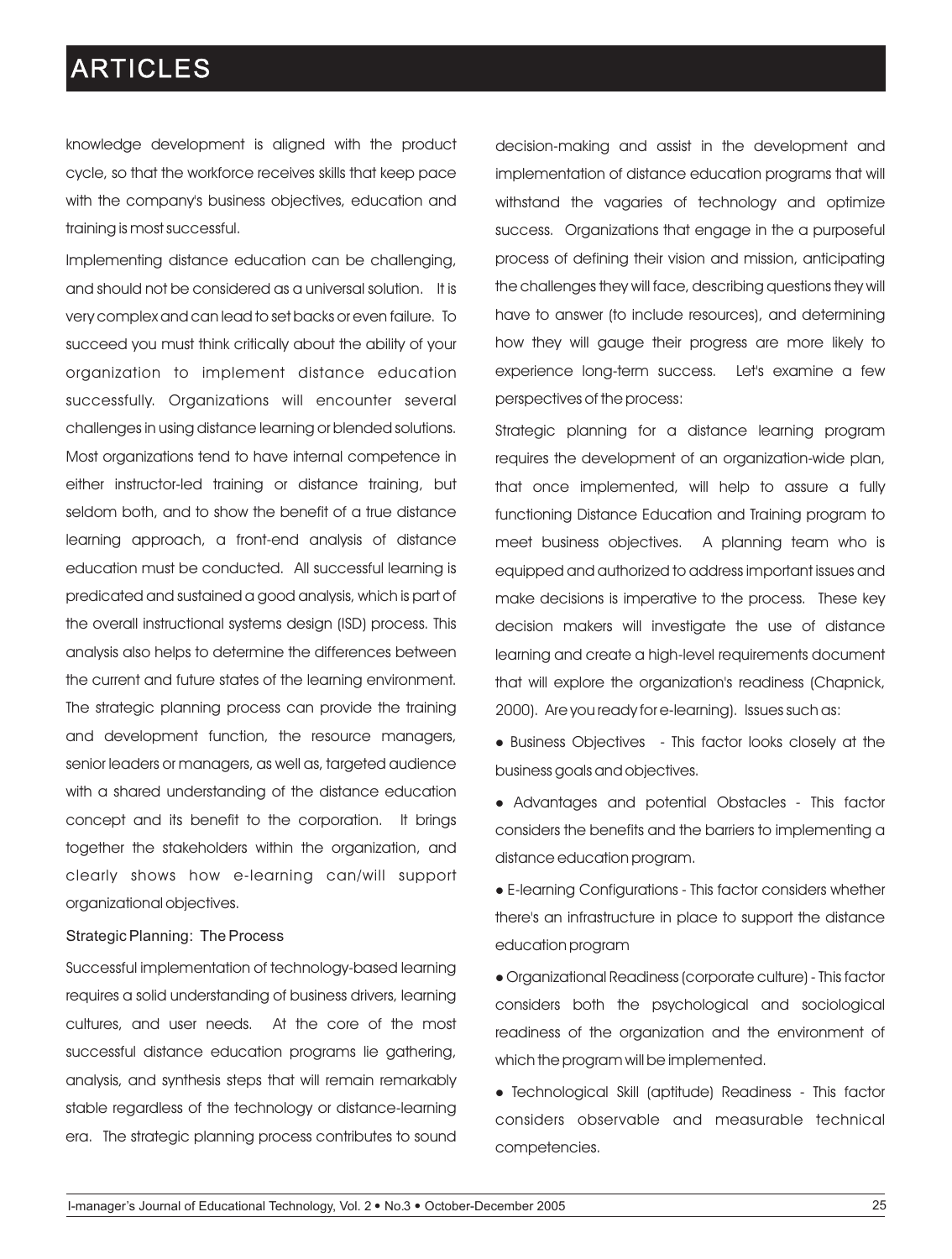- Human Resources Readiness This factor considers the availability and design of the human support system.
- Financial Readiness This factor considers the budget size and allocation process.

There are many strategic planning models that apply to business, to public, and to private sector organizations. The majority of the models adapted to education are much more flexible and democratic than those of the corporate world. However, the choice of model is less important than the commitment and conviction of those in charge of the project and the sincere acceptance of the strategic plan within everyday operations of the organization (Goodstein, Nolan, & Pfeiffer, 1992).

A model adapted especially for the specific characteristics of a distance education program can consist of a non-linear approach, illustrating interaction and dynamic between various elements and decisionmaking bodies. This model will be applied differently according to different organizational structures of distance education programs within an organization (Haché, 2000). Five main elements are outlined in such a process.

• Preparatory steps to planning - A period of exploration and discussion regarding the validity and necessity of the planning process. Here the leader communicates his/her vision of what the organization could or should be and how a distance education program might facilitate that process of moving towards the vision. Additionally, an explicit commitment an proposed high-level timeline should be proposed by the leader and other team members in order to arrive at a consensus for a common vision.

• Gathering of information, analysis and systemic diagnosis - When gathering information, the committee members must be able to reflect the vision the organizations shares describing future direction, and clearly and concisely highlight the reason for the existence of a distance education program. The collection of information and the continual analysis of internal and external environments is an integral part of the planning and decision-making process.

• The strategic choice - The strategic "stakes " affect the fundamental aspects of the policies of the institution, such as the mission, the goals and objectives, the values, the clientele, the structure, and the management. At this stage the evaluation of the consequences for the organization takes place, and the stated needs and capabilities including the financial, technical, and human resources are examined.

• The implementation - Once the choice of strategies has been decided, the plan is written and preparation for implementation begins. The strategy should consist of all goals, policies, programs, actions and decisions, and the allocation of resources. The basis of the action pans should be the resulting objectives that put the strategies into measurable and qualitative terms. Action plans serves to determine the tasks, activities, responsibilities, and timelines.

• Evaluation and control of the implementation - The evaluation and control of the implementation requires a commitment from the beginning and continuous action by the institution to follow each step and to identify gaps between fixed objectives and current achievements. This facilitates the immediate recognition of deviations in situations, and gives the opportunity for corrective action.

 $\bullet$  Finally, this comprehensive plan, should address issues at three critical levels within the corporation: organizational, process, and individual or job/performer level.

• Organizational level - At the organizational level the key performance variables are the organization's strategy and goals. Strategic planning must begin at the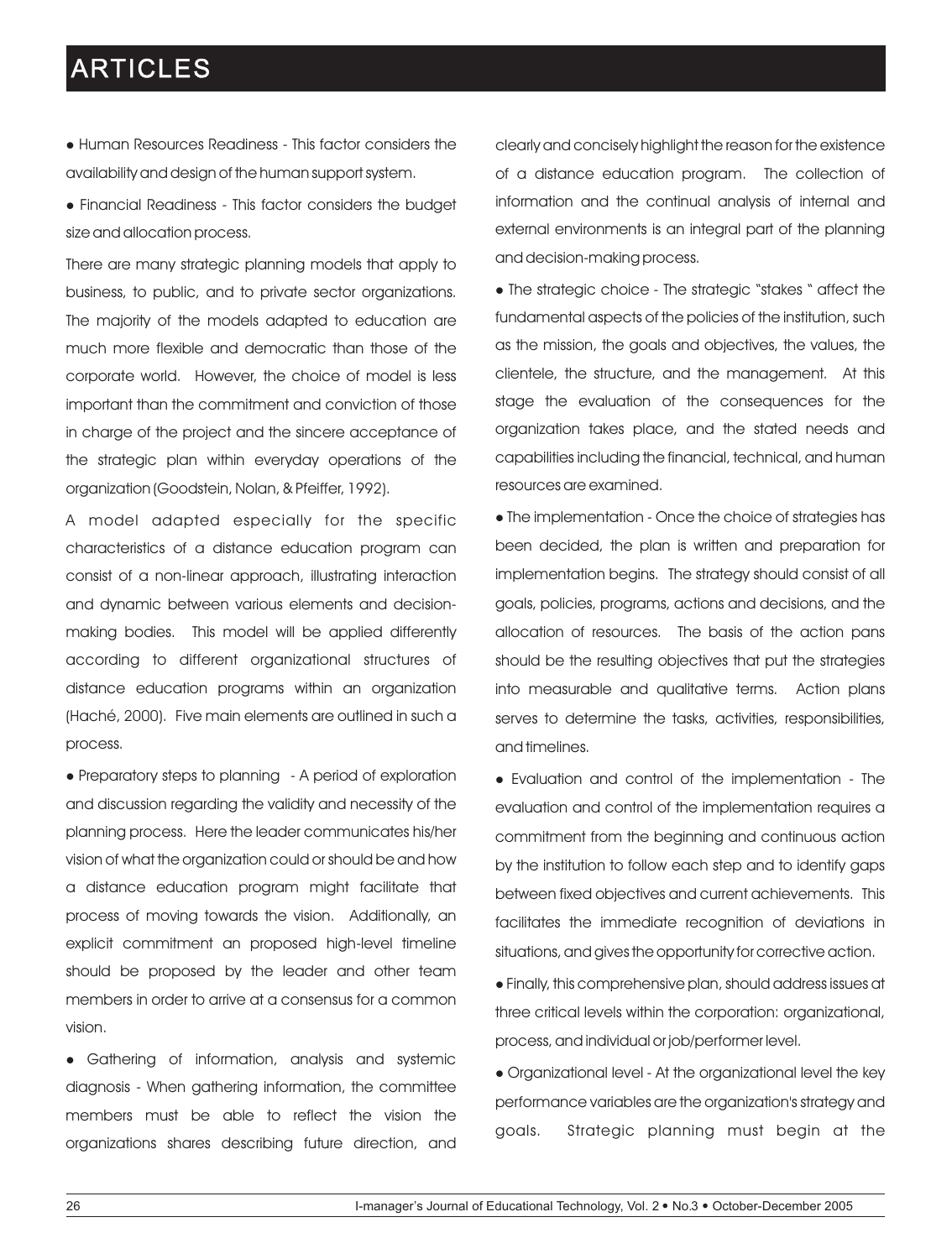organizational level, when an organization considers its mission, and identifies an unmet need or gap between where it is and where it wants to be (Berge, 2001). Researchers suggest that strategic planning is based on a theory and a preparation for the future separate from long-term planning. This approach is based on the belief that the future can be influenced and developed by present actions instead of taking it for granted that current trends will continue linearly into the future (Kaufman, 1988). An organization that plans strategically is not preparing for the future, but preparing the future itself.

• Process level - At the process level, the focus is on the relationship within the environment and internal structure, and essentially how work gets done and managed. Because of the potential to span individual work activities, organizational productivity, and sector growth, leaders must know the importance of the planning at the process level. Also included at the process level is the evaluation plan. The evaluation plan will to determine the program's outcomes in terms of costs and effectiveness.

• Individual/job performer level - Because organizational outputs are produced through processes, processes in turn are ultimately performed and managed by individuals and teams doing various jobs. A distance education framework must be created that will incorporate and connect learning to performance support systems. (Stolovich & Keeps, 1999).

#### Strategic Planning: The Success

The strategic planning process is defined as a disciplined effort to produce the decisions and actions that shape and guide the development of a true distance education program.

"The value of strategic planning is that it allows the organization to map out a program that benefits the organization's members and accomplishes the organization's goals" (Berge, 2001).

The move towards learning technologies generally begins when you seek a better way to deliver training. Some organizations begin the process by looking at the value of using technology. Normally, from there a number of pilots are conducted and evaluated. As each technology tool works, the pilot expands and key business leaders are exposed to the benefits of using technology to implement training. As a result, the planner may be asked to bring all of the pilots together as a part of a comprehensive learning plan; that rarely fits together seamlessly. The strategic planning process allows you successful align knowledge development with organizational needs, so that the workforce receives skills and keeps pace with the organizational needs to meet business objectives.

Key to success of this integrated approach is the support and decision making of top leaders. Going through such a time consuming process to create a framework, by exhibiting enthusiasm, allocating resources and championing the program, the leaders build credibility for the distance education and training, maintain organizational currency and relevancy in the field, and gather support and partners inside and outside the organization.

#### Conclusion

The technological intrusion and the social changes caused by globalization have underlined the potential of distance education and have called into question the effectiveness of traditional methods of knowledge transmission to meet just in time training needs. With the growth, diversification and decrease in costs of interactive technologies, distance education is developing its own infrastructure to become the emerging educational network of the 21st century. The emergence of this phenomenon is attractive as a solution to some of the problems of the millennium and as a tool for the current steps in seeking reforms that will foster effectiveness and excellence.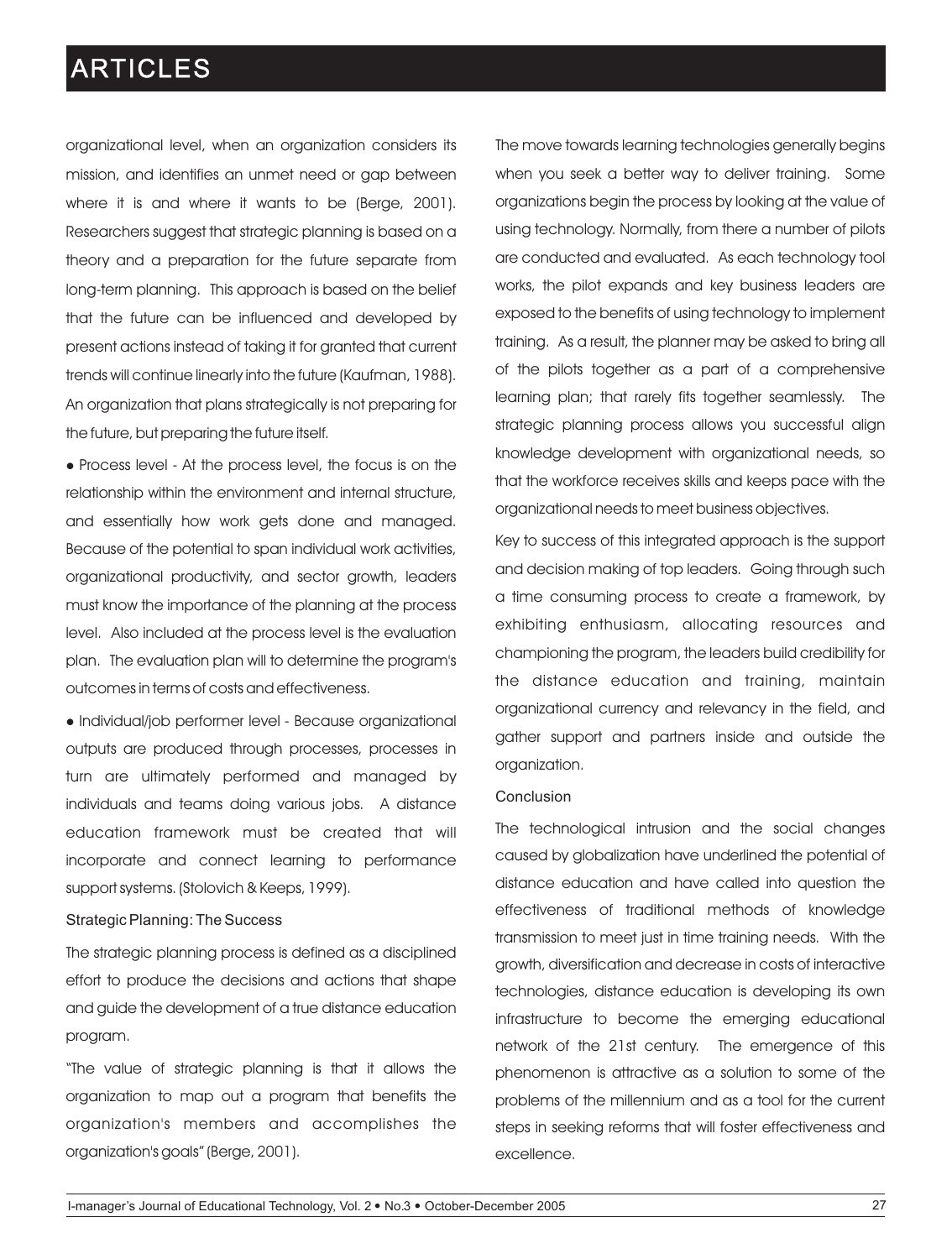Many studies and evaluations confirm that well planned distance education programs can be as efficient as, if not more so, than a traditional face-to-face approach, often at a lower cost. Berge (2001) states, "In an organization that has distance education and training as part of its profile, the key to sustaining technology-based learning at a distance is strategic planning". However, some researchers suggest that strategic planning is not the miracle solution, since the failures of recent decades have highlighted the difficulties and weaknesses. Mintzberg (1994, cited in Haché, 1998) considers it necessary to reconceptualize strategic planning as a practice he now call "strategic programming". This means that the organization involves a large number of people in a strategic thought rather than using only a few strategic planning specialists.

The strategic planning process requires a clear vision of the intention and future of the organization, the development of a mission filled with corresponding objectives, the gathering of extensive information, the analysis and diagnosis of internal and external environments, the study of alternatives, the development of strategies and action plans as well as the evaluation and control of implementation.

Strong leadership is also necessary, one with the vision and understanding of social trends and changes, and one that can ensure that the ideas generated by the strategic planning process gets the desired results. Strategic planning becomes an integral part of the leadership and the organizational climate, and leads to appropriate action steps for achieving organizational goals. The bottom line is straightforward. If the end goal is for people to apply newly acquired skills to the job, which will enhance performance and deliver the mission requirements and results that are desired, you must consider all factors that could benefit or create barriers to the implementation of a distance education program, and strategic planning strives to answer these questions.

#### References

Berge, Z.L. (Ed.) (2001). Sustaining distance training: Integrating learning technologies into the fabric of the enterprise. San Francisco: Jossey-Bass.

Braun, L. (1990). Vision: Technologically enriched schools of tomorrow. Eugene, OR: International Society for Technology in Education.

Chapnick, S. (2000) Are you ready for e-learning? Retrieved August 19, 2005 from

Http://www.learningcircuits.org/2000/nov2000/Chapnick. htm

Conne, J. W., & Robinson, D.G. (2001, August). The power of e-performance. Training and Development Magazine. 32-41.

Duning, B. S., Van Kekerix, M. J., & Zaborowski, L. M. (1993). Reaching learners through telecommunications. San Francisco, CA: Jossey-Bass Publishers.

Goodstein, L.D., Nolan, T.M. & Pfeiffer, J.W. (1992). Applied strategic planning: A comprehensive guide. San Diego, CA: Pfeiffer & Company.

Haché, D. (1998). Strategic planning of distance education in the age of teleinformatics. Online Journal of Distance Learning Administration, 1(2). Retrieved August 19, 2005 from

Http://www.westga.edu/~distance/Hache12.html

Hezel, R., & Dominguez, P. S. (2001, April). Strategic planning in e-learning collaborations: A recipe for optimizing success. USDLA Education at a Distance. Retrieved August 19, 2005 from

Http://www.usdla.org/html/journal/APR01\_Issue/article01.h tml

Howard, B. (2000). Create a learning plan to sustain elearning. Learning Circuits. Retrieved October 16, 2003 at Http://www.learningcircuits.org/aug2000/howard.html Kaufman, R. (1988). Planning educational systems: A